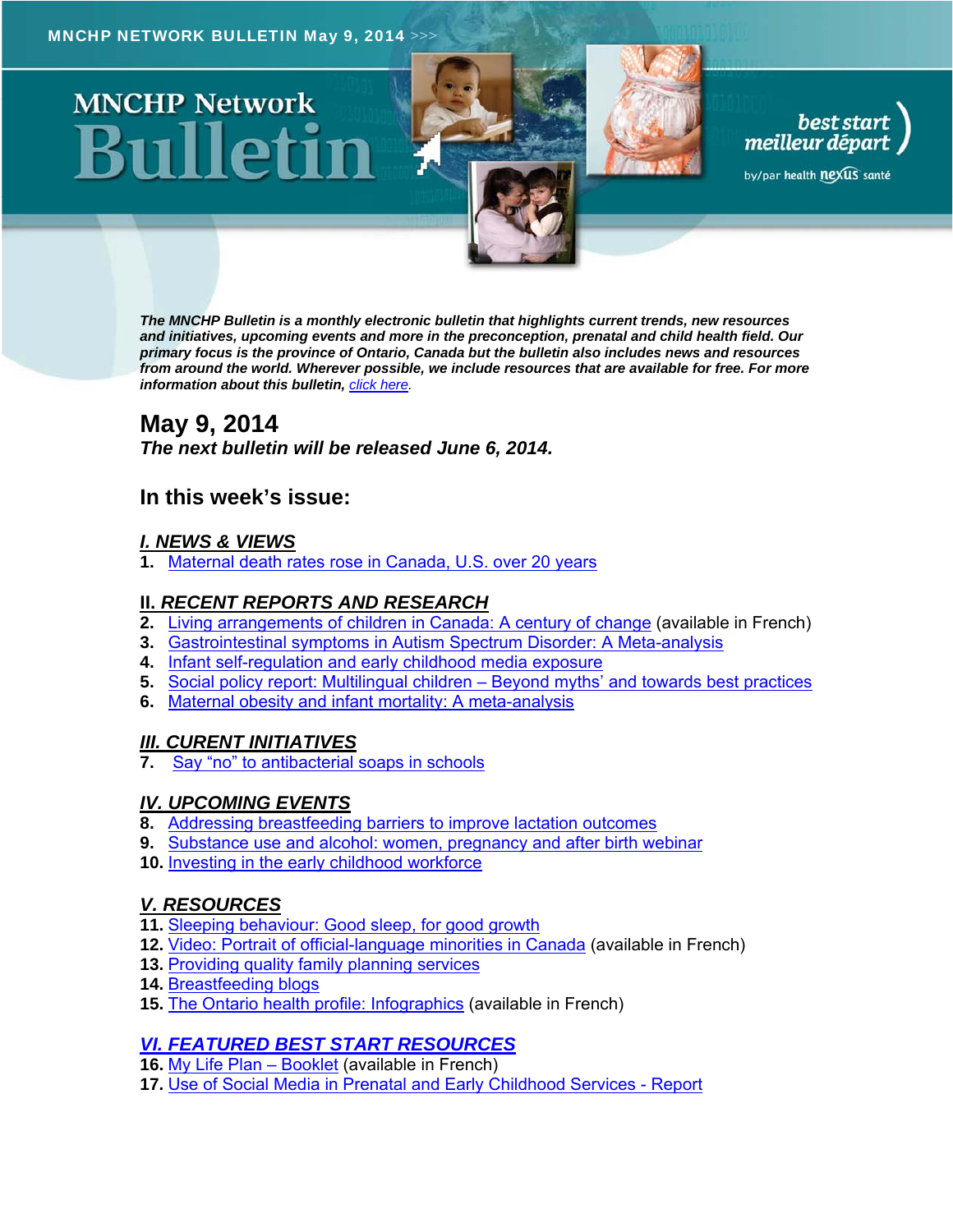# **I. NEWS & VIEWS**

# **1. Maternal death rates rose in Canada, U.S. over 20 years**

This article summarizes the World Health Organization's (WHO) data on maternal deaths. Deaths rose from 6 to 11 per 100,000 births between 1990 and 2013 in Canada. WHO experts explain that the increase in mortality rate may be a statistical blip or due to the increased risks from obesity, diabetes and older women giving birth. http://www.cbc.ca/news/health/maternal-death-rates-rose-in-canada-u-s-over-20 years-1.2633940

# **II. RECENT REPORTS AND RESEARCH**

*\* indicates journal subscription required for full text access* 

**2. Living arrangements of children in Canada: A century of change**  (available in French)

Bohnert, N., Milan, A., & Lathe, H. (2014). *Statistics Canada*. Retrieved from http://www5.statcan.gc.ca/olc-cel/olc.action?objId=75-006- X201400111919&objType=47&lang=en&limit=0

#### EXCERPT:

Over the last 100 years, Canada has experienced many social, economic, legislative, and cultural changes. As a result, the family circumstances and living arrangements of Canadians have evolved substantially. What can the census of population reveal about the changing diversity of children's living arrangements over time?

- In 1931, 12% of children were in lone-parent families, close to the proportion experienced in 1981 (13%). Most of these children lived with a widowed lone parent, meaning that a relatively large share of children at this time had experienced the death of a parent.
- The baby-boom years (1946 to 1965) were characterized by a relatively large share of married-couple families and high fertility rates. In 1961, 94% of children in census families were living with married parents, the highest proportion observed over the past century.
- In subsequent decades, the share of lone-parent families rose, from a low of 6% in 1961 to 15% in 1991 and to 22% in 2011. In contrast to the lone-parent families of the early 20th century, a larger proportion of these families were headed by women.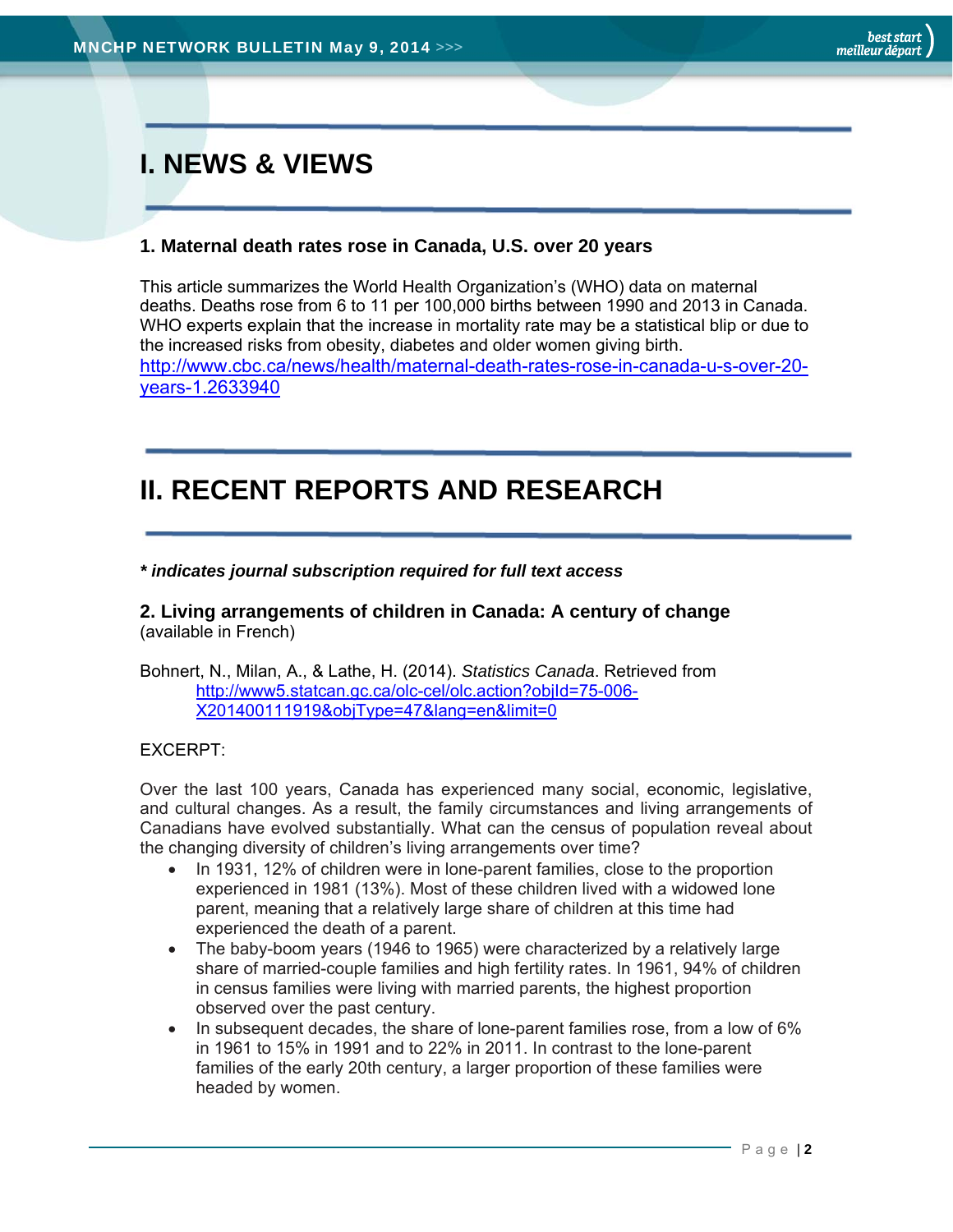• In the early 21st century, nearly 1 million children, or 11% of all children aged 24 and under, lived in couple families in which at least one child was the biological or adopted child of only one spouse or partner. These families are referred to as stepfamilies.

EN: http://www5.statcan.gc.ca/olc-cel/olc.action?objId=75-006- X201400111919&objType=47&lang=en&limit=0 FR: http://www5.statcan.gc.ca/olc-cel/olc.action?ObjId=75-006- X201400111919&ObjType=47&lang=fr&limit=0

## **3. Gastrointestinal symtoms in Autism Spectrum Disorder: A Meta-analysis**

McElhanon, B. O., McCracken, C., Karpen, S., & Sharp, W. G. (2014). Gastrointestinal symptoms in Autism Spectrum Disorder: A meta-analysis. *Pediatrics. doi: 10.1542/peds.2013-3995*

ABSTRACT:

**BACKGROUND:** In pediatric settings, parents often raise concerns about possible gastrointestinal (GI) symptoms in autism spectrum disorder (ASD), yet the specificity of these concerns are not well studied.

**OBJECTIVE:** To conduct a meta-analysis of research investigating GI symptoms among children with ASD.

**METHODS:** We searched Medline, PsycINFO, and PubMed databases (1980–2012) in peer-reviewed journals. Analysis involved studies with a comparison group presenting quantitative data on GI symptoms using combinations of terms for ASD and GI indicators. The systematic search yielded 15 studies. We calculated effect sizes and 95% confidence intervals (CIs) using a random-effects model.

**RESULTS:** Children with ASD experience significantly more general GI symptoms than comparison groups, with a standardized mean difference of 0.82 (0.24) and a corresponding odds ratio (OR) of 4.42 (95% CI, 1.90–10.28). Analysis also indicated higher rates of diarrhea (OR, 3.63; 95% CI, 1.82–7.23), constipation (OR, 3.86; 95% CI, 2.23–6.71), and abdominal pain (OR, 2.45; 95% CI, 1.19–5.07).

**CONCLUSIONS:** Results indicate greater prevalence of GI symptoms among children with ASD compared with control children. Identified studies involved high methodological variability and lack of comprehensive data prohibited analysis of GI pathophysiologies (e.g., gastroesophageal reflux) typically associated with organic etiologies, limiting conclusions about the underpinnings of the observed association. Future research must address critical questions about the causes and long-term impact of GI symptoms in ASD. Such analyses will require more systematic research and clinical activities, including improved diagnostic screening, standardized assessment and exploration of potential moderators (e.g., dietary restrictions).

http://pediatrics.aappublications.org/content/early/2014/04/22/peds.2013- 3995.full.pdf+html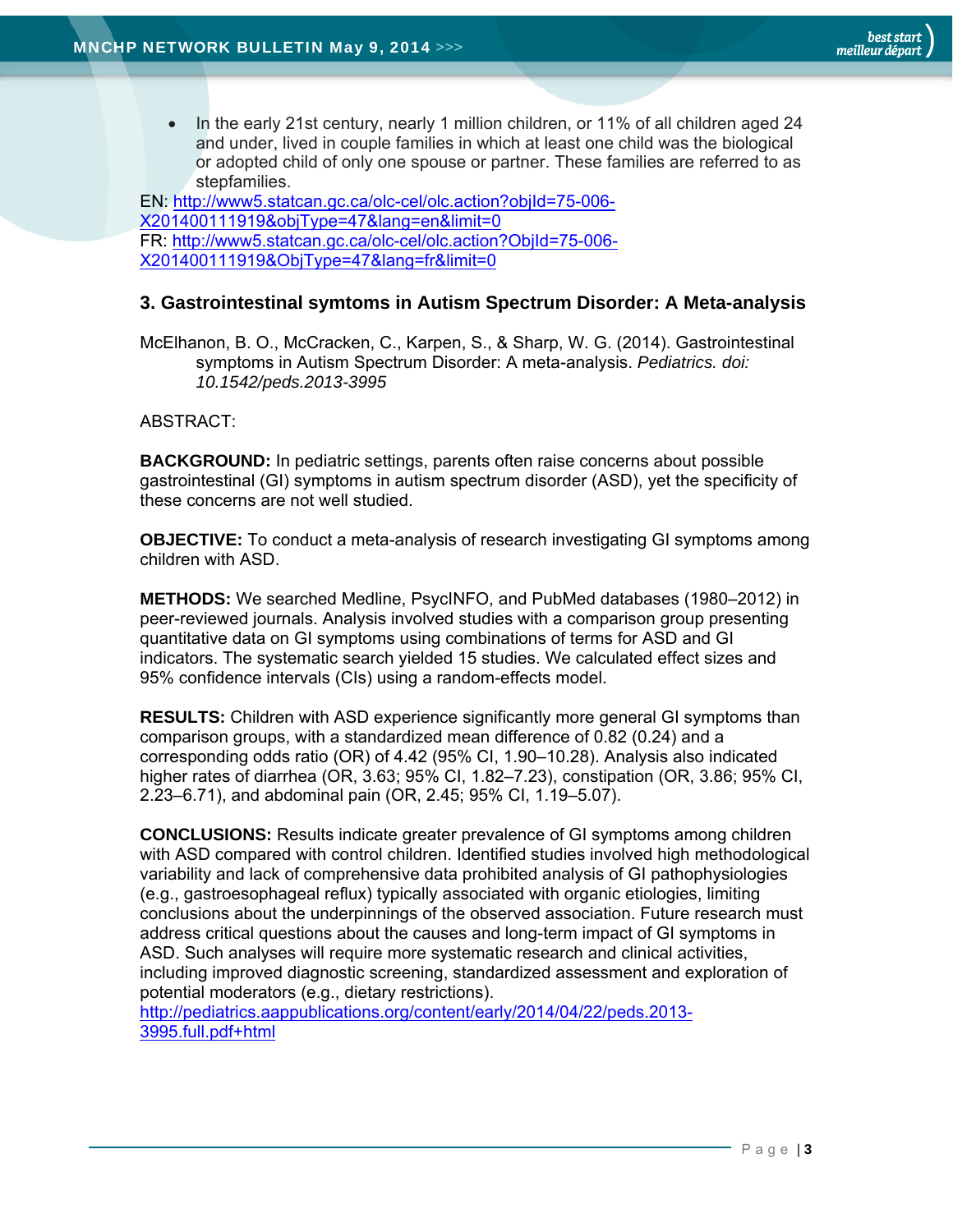## **4. Infant self-regulation and early childhood media exposure**

Radesky, J. S., Silverstein, M., Zuckerman, B., & Christakis, D. A. (2014). Infant selfregulation and early childhood media exposure. *Pediatrics, 133*(5), 1172-1178. doi: 10.1542/peds.2013-2367

#### ABSTRACT:

**OBJECTIVES:** Examine prospective associations between parent-reported early childhood self-regulation problems and media exposure (television and video viewing) at 2 years. We hypothesized that children with poor self-regulation would consume more media, possibly as a parent coping strategy.

**METHODS:** We used data from 7450 children in the Early Childhood Longitudinal Study–Birth Cohort. When children were 9 months and 2 years old, parents completed the Infant Toddler Symptom Checklist (ITSC), a validated scale of self-regulation. With daily media use at 2 years as our outcome, we conducted weighted multivariable regression analyses, controlling for child, maternal, and household characteristics.

**RESULTS:** Children watched an average of 2.3 hours per day (SD 1.9) of media at age 2 years. Infants with poor self-regulation (9-month ITSC score ≥3) viewed 0.23 hour per day (95% confidence interval [CI] 0.12–0.35) more media at 2 years compared with those with 9-month ITSC score of 0 to 2; this remained significant in adjusted models (0.15 hour per day [95% CI 0.02–0.28]). Children rated as having persistent selfregulation problems (ITSC ≥3 at both 9 months and 2 years) were even more likely to consume media at age 2 (adjusted β 0.21 hour per day [95% CI 0.03–0.39]; adjusted odds ratio for >2 hours per day 1.40 [95% CI 1.14–1.71]). These associations were slightly stronger in low socioeconomic status and English-speaking households.

**CONCLUSIONS:** Early childhood self-regulation problems are associated with mildly increased media exposure, even after controlling for important confounding variables. Understanding this relationship may provide insight into helping parents reduce their children's screen time.

http://pediatrics.aappublications.org/content/133/5/e1172.full.pdf+html

## **5. Social policy report: Multilingual children – Beyond myths' and towards best practices**

#### ABSTRACT:

Multilingualism is an international fact of life and increasing in the United States. Multilingual families are exceedingly diverse, and policies relevant to them should take this into account. The quantity and quality of a child's exposure to responsive conversation spoken by fluent adults predicts both monolingual and multilingual language and literacy achievement. Contexts supporting optimal multilingualism involve early exposure to high quality conversation in each language, along with continued support for speaking both languages. Parents who are not fluent in English should not be told to speak English instead of their native language to their children; children require fluent input, and fluent input in another language will transfer to learning a second or third language. Messages regarding optimal multilingual practices should be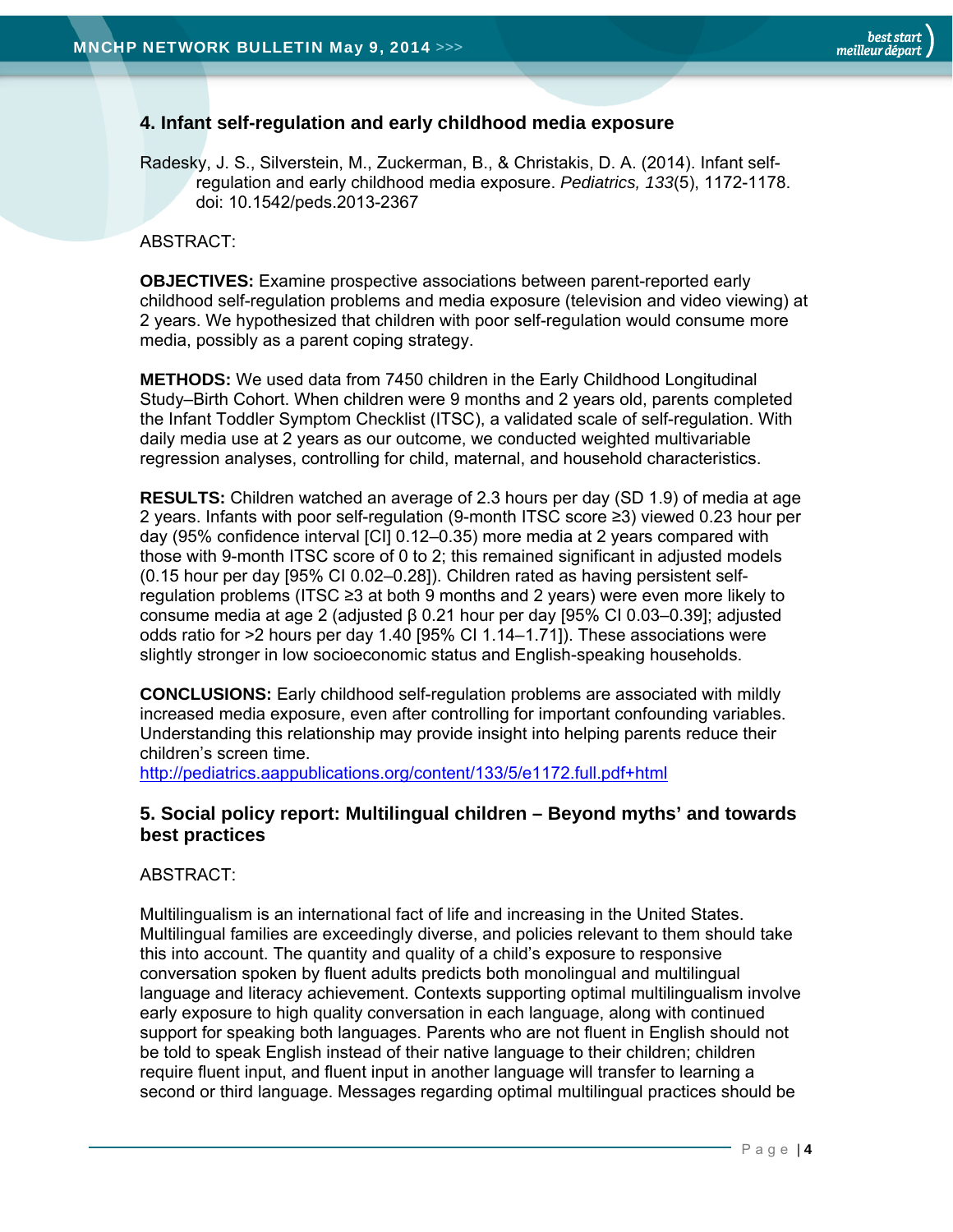made available to families using any and all available methods for delivering such information, including home visitation programs, healthcare settings, center-based early childhood programs and mass media. http://www.srcd.org/sites/default/files/documents/E-News/spr\_27\_4.pdf

## **6. \* Maternal obesity and infant mortality: A meta-analysis**

Meehan, S., Beck, C. R., Mair-Jenkins, J., Leonardi-Bee, J., & Puleston, R. (2014). Maternal obesity and infant mortality: A meta-analysis. *Pediatrics, 133*(5), 863- 871. doi: 10.1542/peds.2013-1480

#### ABSTRACT:

**BACKGROUND AND OBJECTIVES:** Despite numerous studies reporting an elevated risk of infant mortality among women who are obese, the magnitude of the association is unclear. A systematic review and meta-analysis was undertaken to assess the association between maternal overweight or obesity and infant mortality.

**METHODS:** Four health care databases and gray literature sources were searched and screened against the protocol eligibility criteria. Observational studies reporting on the relationship between maternal overweight and obesity and infant mortality were included. Data extraction and risk of bias assessments were performed.

**RESULTS:** Twenty-four records were included from 783 screened. Obese mothers (BMI ≥30) had greater odds of having an infant death (odds ratio 1.42; 95% confidence interval, 1.24–1.63; *P* < .001; 11 studies); these odds were greatest for the most obese (BMI >35) (odds ratio 2.03; 95% confidence interval, 1.61–2.56; *P* < .001; 3 studies).

**CONCLUSIONS:** Our results suggest that the odds of having an infant death are greater for obese mothers and that this risk may increase with greater maternal BMI or weight; however, residual confounding may explain these findings. Given the rising prevalence of maternal obesity, additional high-quality epidemiologic studies to elucidate the actual influence of elevated maternal mass or weight on infant mortality are needed. If a causal link is determined and the biological basis explained, public health strategies to address the issue of maternal obesity will be needed.

http://pediatrics.aappublications.org/content/133/5/863.abstract?rss=1

# **III. CURRENT INITIATIVES**

#### **7. Say "no" to antibacterial soaps in schools**

(available in French)

The Canadian Partnership for Children's Health & Environment (CPCHE) is encouraging schools and child care centres to discontinue the use of antibacterial hand soaps, including those containing triclosan. As reviewed in CPCHE (2014), triclosan was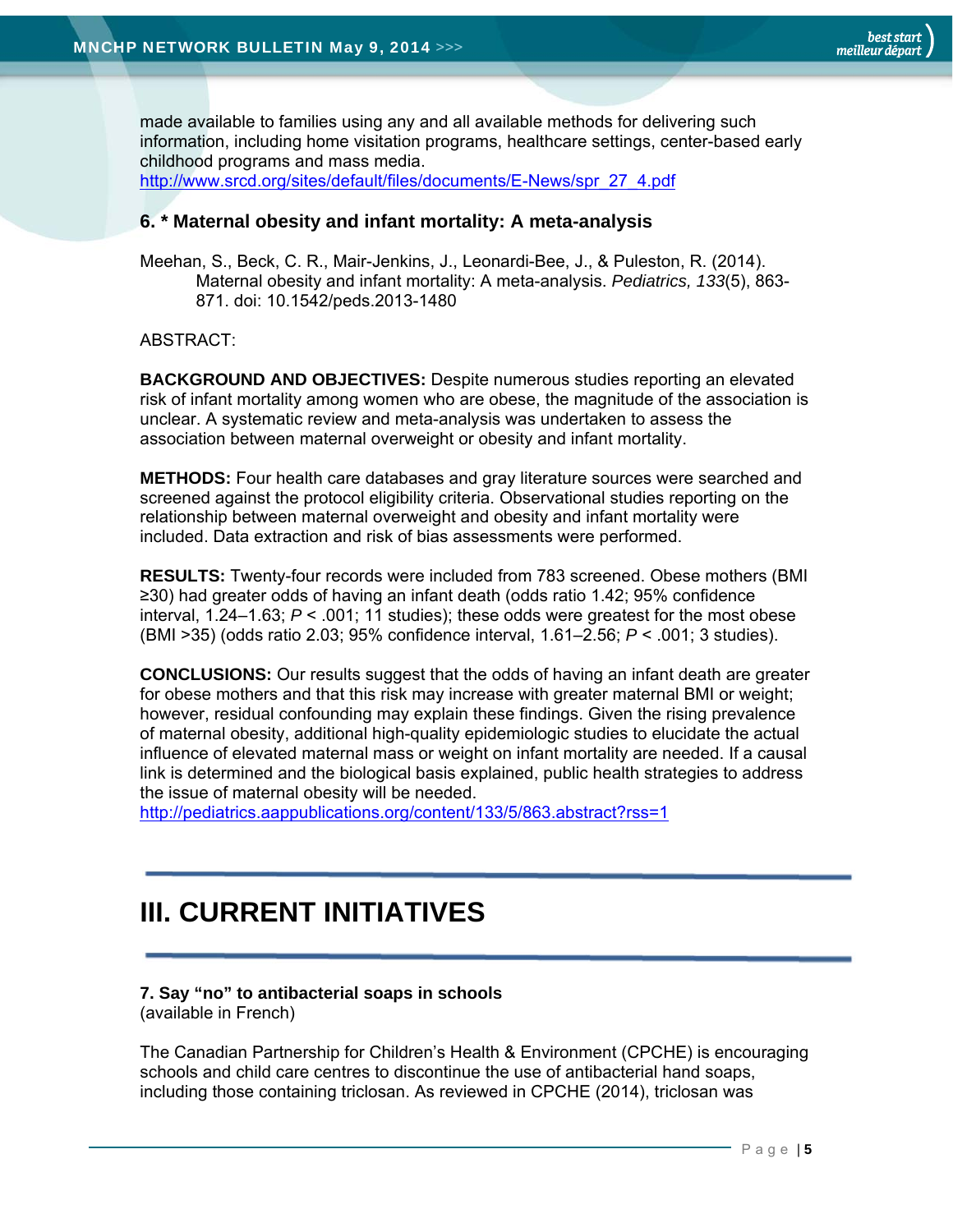declared toxic by the Government of Canada because it harms aquatic plants and animals. It is known to interfere with normal hormone function in animals, and is suspected of similar effects in humans. Hormones control the way young bodies and brains develop. Protecting kids from exposure to hormone-disrupting chemicals is of paramount importance. The other important reason to stop using antibacterial chemicals is because of concerns that they may be creating antibiotic resistant germs. EN: http://www.healthyenvironmentforkids.ca/news-info/back-basics-hand-washing-say- %E2%80%9Cno%E2%80%9D-antibacterial-soaps-schools FR: http://www.healthyenvironmentforkids.ca/fr/nouvelles/retour-aux-notions-de-baseen-mati%C3%A8re-de-lavage-des-mains-dites-%C2%AB-non-%C2%BB-aux-savons-

anti

# **IV. UPCOMING EVENTS**

## **8. Addressing breastfeeding barriers to improve lactation outcomes**

May 23, 2014: Moncton, NB May 26, 2014: St. Catharines, ON May 28, 2014: Calgary, AB May 30, 2014: Saskatoon, SK June 2, 2014: Brandon, MB June 4, 2014: Halifax, NS June 6: Kingston, ON

The seminar topics include:

- Breastfeeding after cosmetic surgery
- Knipple knowledge
- Making more milk
- Overcoming breastfeeding ambivalence

http://www.lllc.ca/health-professional-seminars

#### **9. Substance use and alcohol: Women, pregnancy and after birth webinar**  June 10, 2014: Webinar

Speaker Mary Muller, R.N., B.Sc.N., will present this webinar with the following learning objectives:

- To examine how alcohol and substance use is changing for women in Ontario and what that means to health and social service providers
- To discuss the impact on pregnancy
- To examine the effects of substance use on newborns
- To examine evidence based strategies for prevention and harm reduction
- Look at the roles each of us can play to help in prevention and harm reduction

http://rnao.ca/events/substance-use-and-alcohol-women-pregnancy-and-after-birthwebinar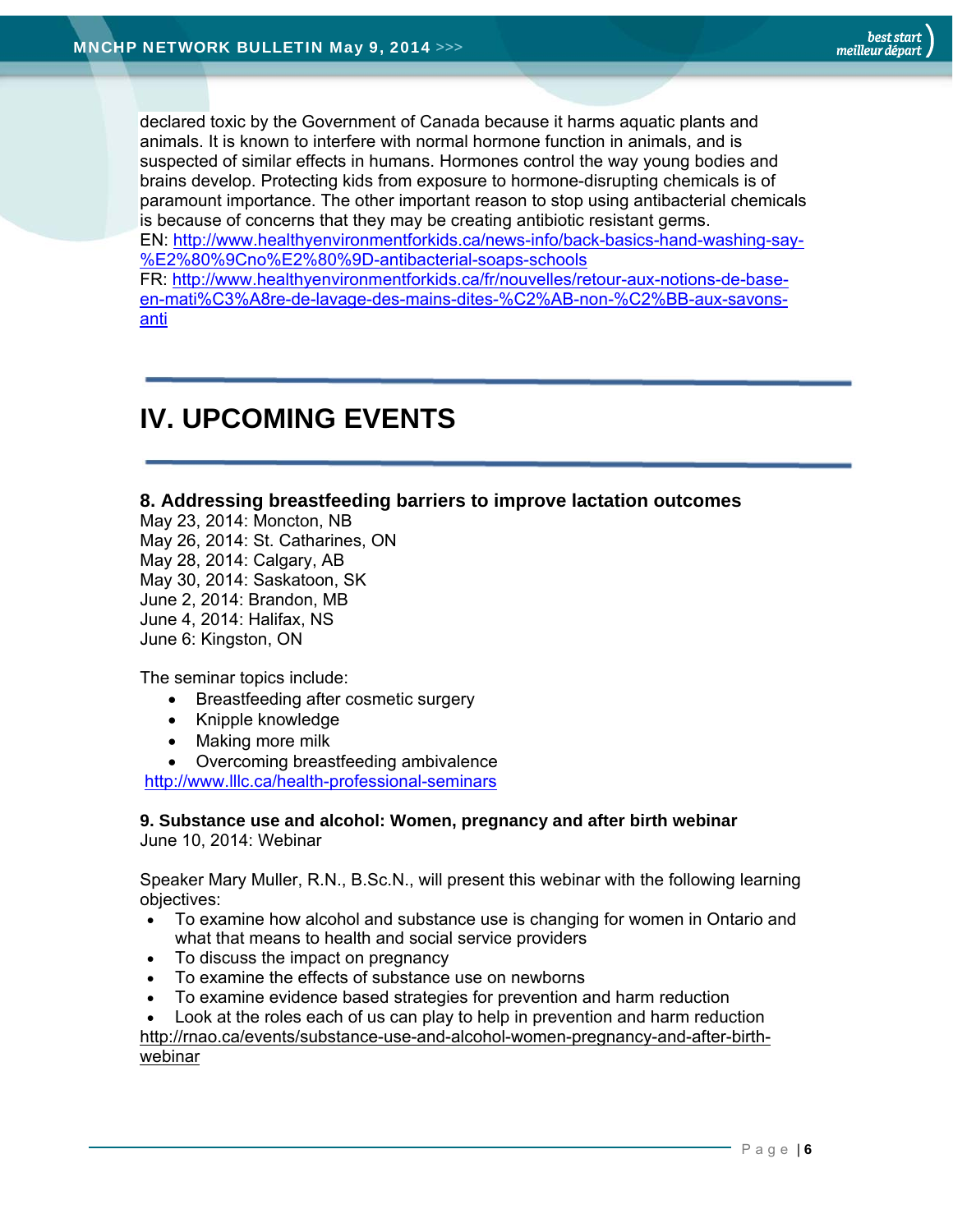#### **10. Investing in the early childhood workforce**  June 12, 2014: Toronto, ON

Dr. Jan Peeters, Coordinator of the Centre for Innovation in the Early Years of the Department of Social Welfare Studies, Ghent University (Belgium) will share the latest international trends and evidence on the early childhood workforce. Panelists will include ECE advocates and researchers Jane Bertrand and Jamie Kass on developments in the early childhood workforce across Canada and suggested strategies for a professionally recognized workforce. Associate Deputy Minister Jim Grieve will provide updates on the latest developments in Ontario. The workshop series will feature the latest research and tools for educator training and leadership and program quality and delivery. The afternoon will be devoted to making change. Facilitated roundtables will discuss strategies to meet the workforce demands for improved training, infrastructure supports and professional remuneration.

http://www.oise.utoronto.ca/atkinson/Events/2014\_Events/Summer\_Institute\_2014.html

# **V. RESOURCES**

# **11. Sleeping behaviour: Good sleep, for good growth**

This information sheet for parents answers the following questions:

- Does your child wake up at night?
- Is it normal?

Sleep problems are very common in early childhood. Many children are considered poor sleepers, which means they wake up often, cry or have trouble getting back to sleep. Fortunately, some of these behaviours are temporary and should resolve with time and good sleeping habits.

http://www.child-encyclopedia.com/pages/PDF/eyes-on-sleeping-behaviour.pdf

#### **12. Video: Portrait of official-language minorities in Canada**

(available in French)

This video by Statistics Canada (2014) presents a range of information on a variety of topics and issues of interest to official-language minorities and to anyone interested in the past, present and future of official-language minority populations in Canada. It also provides a glimpse at the current situation of francophone and anglophone minorities in Canada. The video summarizes and updates the analyses that Statistics Canada released in the *Portraits of Official-Language Minorities in Canada* (Catalogue number89-642-X) series. These portraits are based on a wide range of statistics drawn from the censuses of population and the Survey on the Vitality of Official-Language Minorities.

EN: http://www.statcan.gc.ca/about-apercu/video/polmc-spmloc-eng.html

FR: http://www.statcan.gc.ca/about-apercu/video/polmc-spmloc-fra.html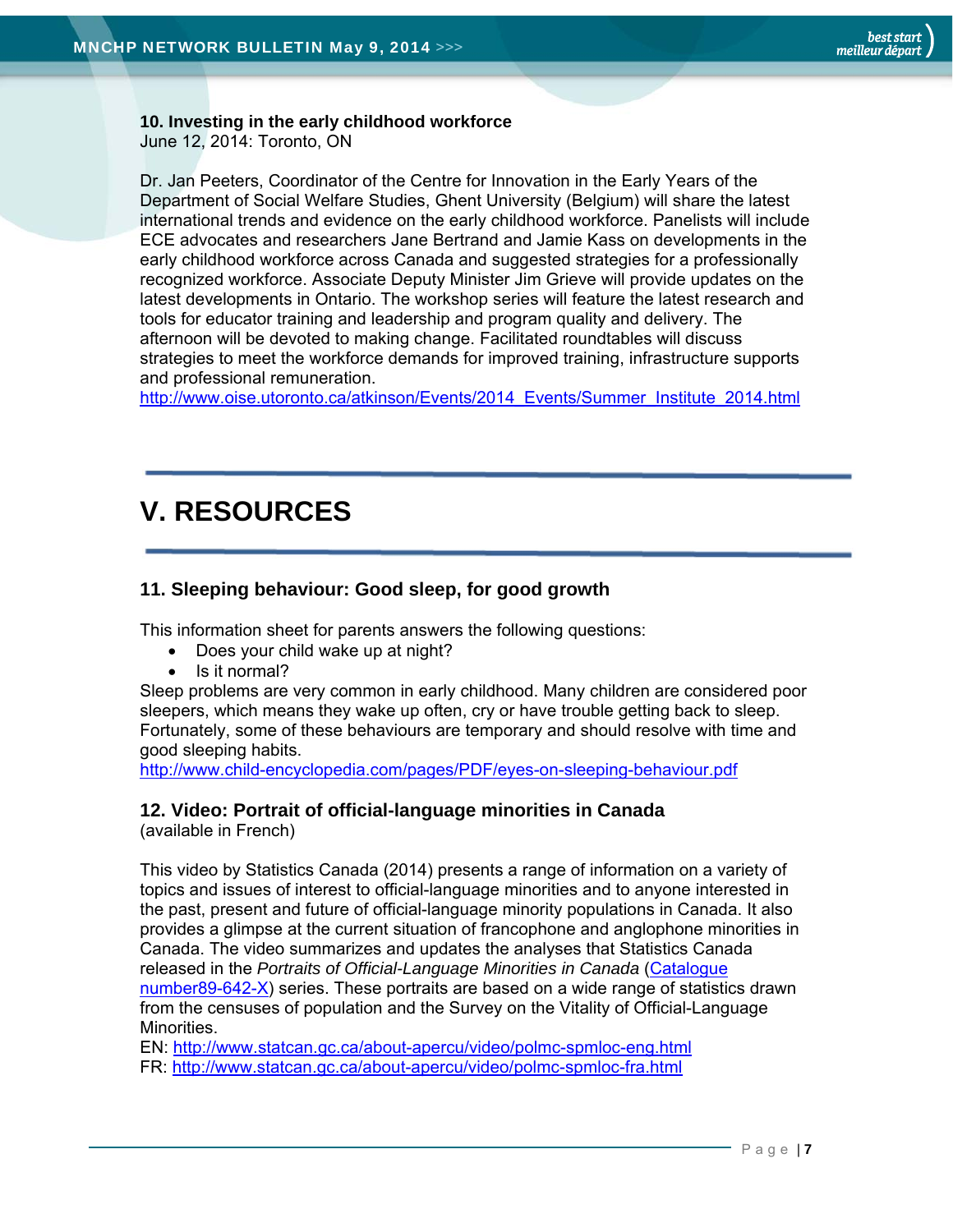# **13. Providing quality family planning services**

This guide is designed to help individuals achieve their desired number and spacing of children, and to increase the chances that children will be born healthy. http://www.cdc.gov/mmwr/pdf/rr/rr6304.pdf

## **14. Breastfeeding blogs**

Breastfeeding Medicine Indiana Mothers' Milk Bank Breastfeeding in Combat Boots Best for Babes The Leaky Boob Human Milk 4 Human Babies Mammals Suck **Motherwear** Normal, like Breathing

# **15. The Ontario health profile: Infographics**

(available in French)

Public Heath Ontario released Ontario Heath Profile infographics on 10 topics:

- Extreme weather
- The first five years
- Foodborne illness
- Measles
- Mental health
- Obesity
- Population health
- Radon
- Respiratory viruses
- Road safety

EN: http://www.publichealthontario.ca/en/DataAndAnalytics/Pages/Ontario-Health-Profile.aspx#.U2vhrqKvjSg

FR : http://www.publichealthontario.ca/fr/DataAndAnalytics/Pages/Ontario-Health-Profile.aspx#.U2viCKKvjSg

# **VI. FEATURED BEST START RESOURCES**

#### **16. My Life Plan - Booklet**

(available in French)

This booklet for teens (Best Start Resource Centre, 2014) will guide them through six topic areas, providing them with facts and referrals, and the opportunity to respond to a series of questions that will help them to make healthy decisions, set goals and plan for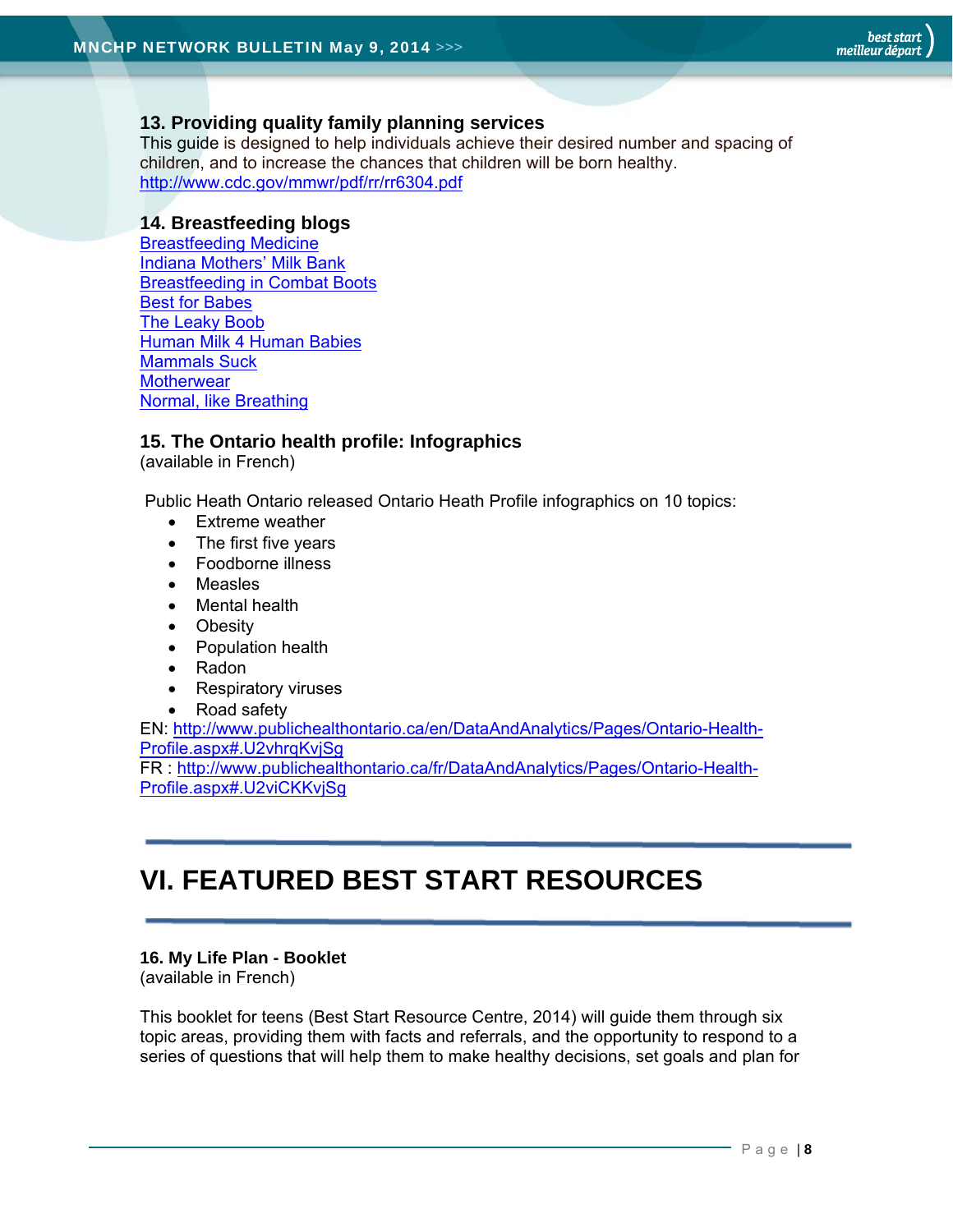their future. Topics include: physical health, mental health, reproductive health, relationships, family health history and their future.

EN: http://www.beststart.org/resources/preconception/MLMP\_14MY01\_Final.pdf FR:

http://www.meilleurdepart.org/resources/preconception/pdf/MLMP\_FR\_14MY01\_Final.p df

## **17. Use of Social Media in Prenatal and Early Childhood Services - Report**

This report for service providers used literature searches and key informant interviews to identify and discuss the current best practices for social media use in prenatal and early childhood services. It highlights considerations for organizations wishing to implement social media use in their reproductive health and early childhood services. http://www.beststart.org/resources/howto/pdf/SM\_14MY05\_Final.pdf

## **About This Bulletin**

*The Best Start Resource Centre thanks you for your interest in, and support of, our work. Best Start permits others to copy, distribute or reference the work for non-commercial purposes on condition that full credit is given. Because our MNCHP bulletins are designed to support local health promotion initiatives, we would appreciate knowing how this resource has supported, or been integrated into, your work (mnchp@healthnexus.ca). Please note that the Best Start Resource Centre does not endorse or recommend any events, resources, or publications mentioned in this bulletin.* 

# **Stay connected!**

The free weekly **Ontario Health Promotion E-mail bulletin (OHPE)** offers a digest of news, events, jobs, feature articles on health promotion issues, resources, and much more, to those working in health promotion.

**Click4HP** is an international dialogue on health promotion. Participants exchange views on issues and ideas, provide leads to resources, and ask questions about health promotion.

**The Maternal Newborn and Child Health Promotion (MNCHP) Network -** A province-wide electronic forum for service providers working to promote preconception, prenatal and child health.

**Health Promotion Today** - 0ur blog keeps you informed of news and topics related to health promotion.

Follow us on **Twitter** to stay up to date on all things related to health promotion.

View our video resources on **YouTube** and **Vimeo** 

**The Best Start Aboriginal Sharing Circle (BSASC) Network** is a distribution list designed for service providers working with Aboriginal Peoples in areas of preconception, prenatal and child health. The network is a forum to share news, ideas, questions and best practices.

We encourage you visit the website of our new **3M Health Leadership Award to** find out how you can support community health leadership and honour your own community leader by nominating them for this national award.

**En français:** 

# **Restez branché!**

Le bulletin francophone **Le Bloc-Notes** est un outil indispensable pour les intervenants professionnels qui aiment être à l'affût des nouveautés dans le domaine de la promotion de la santé.

Le **Bulletin de santé maternelle et infantile** est un bulletin électronique mensuel à l'intention des fournisseurs de services œuvrant dans le domaine de la promotion de la santé maternelle et infantile.